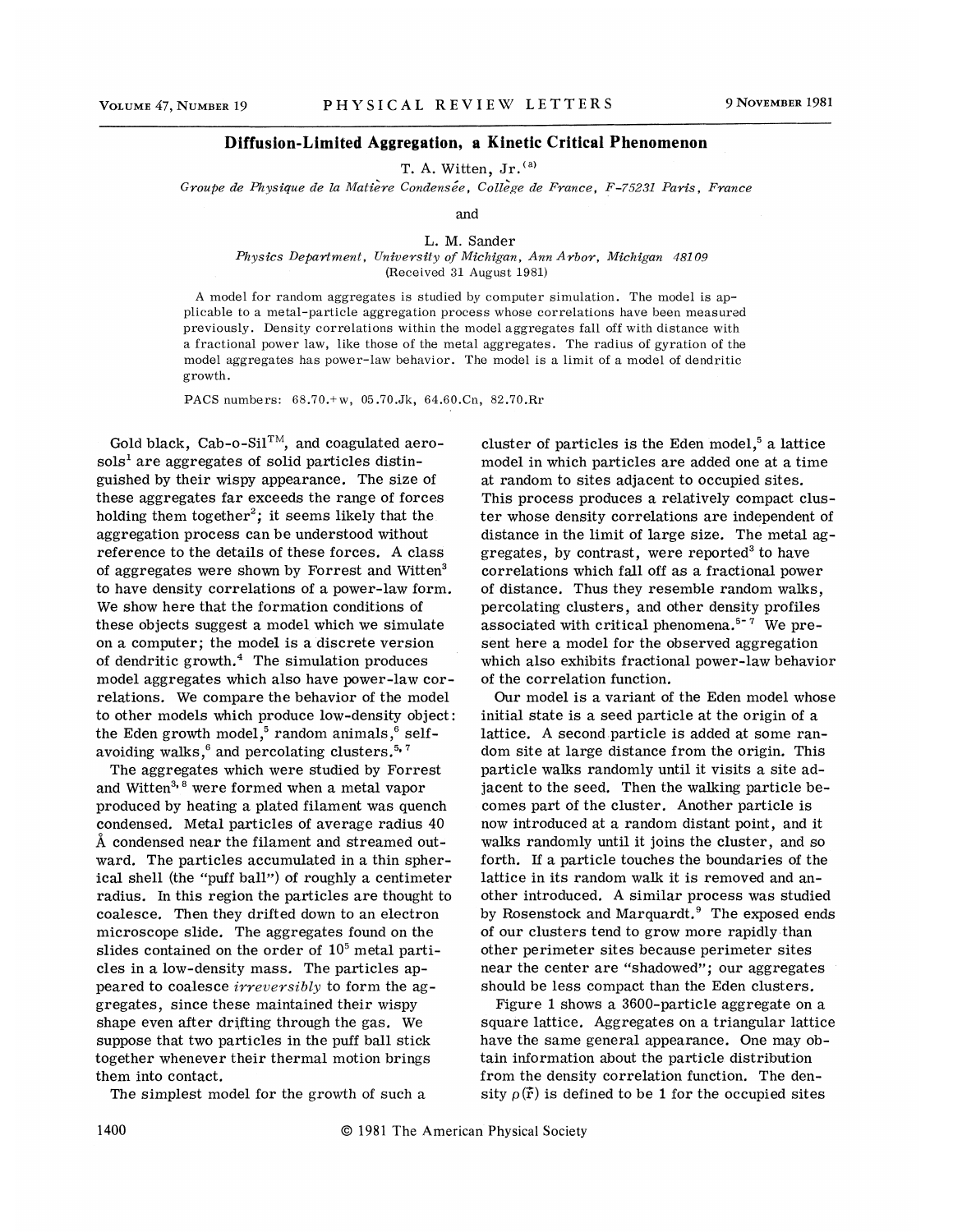

FIG. 1. Random aggregate of 3600 particles on a square lattice.

and 0 for the others. The correlation function in an N-particle aggregate,

$$
C(r) \equiv N^{-1} \sum_{r} \rho(r') \rho(r' + r), \qquad (1)
$$

is an approximation to the ensemble average correlation function  $\langle \rho(\vec{r}') \rho(\vec{r}'+\vec{r}) \rangle / \langle \rho(\vec{r}') \rangle$ . This function is assumed to depend only on the distance  $r$  separating the two sites. Of course, this can only be true for  $r$  much less than the size of the aggregate. Figure 2 shows  $C(r)$  averaged over directions and over six aggregates of roughly 3000 particles. It is clear from the fitted line that the data are consistent with a power law over distances from a few lattice spacings to the size of the cluster:

$$
C(r) \sim r^{-0.343 \pm 0.004}.
$$
 (2)

The same exponent describes clusters on a triangular lattice; see Table I.

To check our computations we have measured'  $C(r)$  for a certain Koch curve, a geometric construction which is a Hausdorff set with a Hausdorff dimension<sup>10</sup> D of  $ln3/ln2 = 1.585$ . One expects the density of points in a Hausdorff set to have correlations of the form

$$
\langle \rho(\mathbf{\vec{r}}') \rho(\mathbf{\vec{r}}' + \mathbf{\vec{r}}) \rangle \sim r^{D-d} \equiv r^{-A}.
$$
 (3)

By definition, a Hausdorff set can be covered by a number of neighborhoods of radius  $a, K(a)$ , which varies as  $a^{-D}$ . The average number of points  $N(a)$  within such a neighborhood must then



FIG. 2. The density correlation function averaged over six aggregates as a function of distance measured in lattice constants. The arrow marks the average radius of gyration. The solid line is a least-squares fit over the range  $r = 3$  to  $r = 27$ . The error bars represent the spread of values among the six aggregates.

vary as  $a^D$ . Assuming that the neighborhoods may be chosen with arbitrary centers, one may relate the behavior of  $N(a)$  to that of the correlations:

$$
a^{D} \sim N(a) = \int_0^a d^d r \langle \rho(\vec{\mathbf{r}}) \rangle_{\text{origin occupied}}
$$
  
= 
$$
\int_0^a d^d r \langle \rho(\vec{\mathbf{r}}) \rho(0) \rangle / \langle \rho(0) \rangle ,
$$
 (4)

where  $d$  is the dimension of space. To yield this behavior the correlation function must obey Eq. (3).

To test the accuracy of our sampling procedure we generated images of the Koch curve and analyzed them with the same program used for the model aggregates. The resulting power-law fit confirms Eq. (3) as reported in Table I.

For the Koch curves and the model aggregates the measured  $C(r)$  fall below the power-law line as  $r$  becomes comparable to the size of the aggregate. At short distances  $r$  the correlations of the model aggregates also differ from the power-law prediction. We believe this is a nonuniversal feature associated with the lattice.

The size  $R$  of a model aggregate should scale with the number of particles. Indeed, for neighborhoods of radius of order  $R$ , the contents  $N(R)$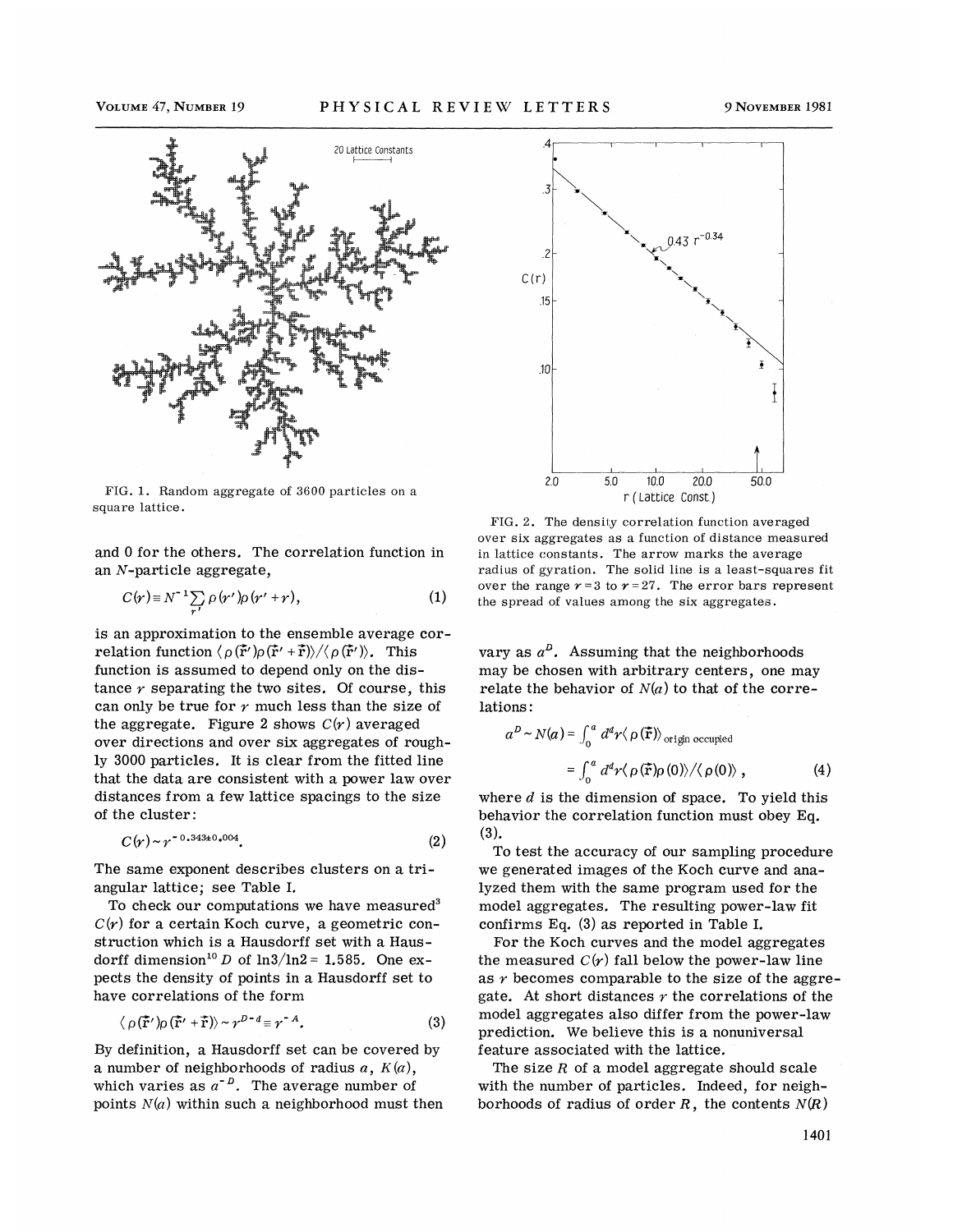|                                               | A                           |                         |
|-----------------------------------------------|-----------------------------|-------------------------|
|                                               | Two<br>dimensions           | Three<br>dimensions     |
|                                               |                             |                         |
| Diffusion-limited aggregation:                |                             |                         |
| Square lattice, average of six clusters of    |                             |                         |
| $2079 - 3609$ particles in size (Fig. 2).     | $0.343 \pm 0.004^a$         |                         |
| Triangular lattice, average of three          |                             |                         |
| clusters of 1500-2997 particles.              | $0.327 \pm 0.01^{\text{a}}$ |                         |
| Radius of gyration, weighted average of $A$   |                             |                         |
| values inferred for six clusters of 999-3000  |                             |                         |
| particles, Eq. (5).                           | $0.299 \pm 0.02^a$          |                         |
| Koch curve with $A = 2D = 0.416$ , measured   |                             |                         |
| average correlation function of seven curves, |                             |                         |
| translated and rotated at random.             | 0.42                        |                         |
|                                               |                             |                         |
| Metal-particle aggregates,                    |                             |                         |
| correlations of particle density from         | $0.32 \pm 0.01^{\rm b}$     | $1.32 \pm 0.01^{\circ}$ |
| micrographs, Ref. 3.                          |                             |                         |
| Self-avoiding walk (flight),                  |                             |                         |
| correlations of step density, Ref. 6.         | 0.667                       | 1.33                    |
| Percolation, from radius of gyration of       |                             |                         |
| clusters at threshold, Eq. (5),               |                             |                         |
| Refs. 5 and 7.                                | $\sim 0.2$                  | 0.9                     |
| Random animals from radius of gyration,       |                             |                         |
| Eq. $(5)$ , Ref. 5.                           | 0.46                        | 1.18                    |

TABLE I. Values of the correlation exponent A for diffusion-limited aggregation model and other systems.

Error range indicates statistical error only.

<sup>b</sup>Here we interpret the measured two-dimensional density literally.

<sup>c</sup>Here we interpret the measured density profile as the two-dimensional projection

of a three-dimensional profile and infer the A value for the three-dimensional density.

must approach N. Since  $N(a) \sim a^D$  for  $a \le R$ , we expect

$$
N \sim R^D = R^{d - A}.\tag{5}
$$

Measurements of the radii of gyration of our aggregates support this prediction, as indicated in Table I.

Figure 2 suggests' that our model aggregates are "critical" objects, having scale-independent correlations over an arbitrarily large range of distances. They are thus akin to self-avoiding walks, percolating clusters and order-parameter fluctuations near a phase transition. But in an important respect the model is different: The critical correlations here do not arise from an equilibrium ensemble but from an irreversible growth process. Indeed, our model is the discrete counterpart of the dendritic growth model of Langer and Muller-Krumbhaar. $4$  In this continuum model a substance (e.g., one species in a two-component solution) diffuses from infinity to

an absorbing surface. The density  $u(\mathbf{r},t)$  of the substance is constant on the surface (neglecting surface-tension effects) and zero at infinity. The rate of growth of the surface at  $r$  is proportional to the flux density  $\nabla u$  there.

In our model the probability that a perimeter site at  $\bar{x}$  gains a particle at step *n* of the walk may also be expressed as a gradient of a quantity  $u(\tilde{\mathbf{r}}, n)$ , which gives the probability (in the ensemble of all random walks of length  $n)$  that there is an *n*th step and that it is at  $\bar{r}$ . The probability  $u(\tilde{r}, n)$  is proportional to the number of walks,  $Z_n(\tilde{r})$  arriving at  $\tilde{r}$  in *n* steps. This  $Z_n(\tilde{r})$  satisfies the relation

$$
Z_{n+1}(\tilde{\mathbf{r}}) = \sum_{\alpha=1}^{c} Z_n(\tilde{\mathbf{r}} + \vec{\alpha}), \qquad (6)
$$

where  $\vec{\alpha}$  is one of the "c" nearest-neighbor vectors. To obtain the number of walks which have not visited perimeter sites  $\vec{x}$ , one sets  $Z_n(\vec{x}) = 0$